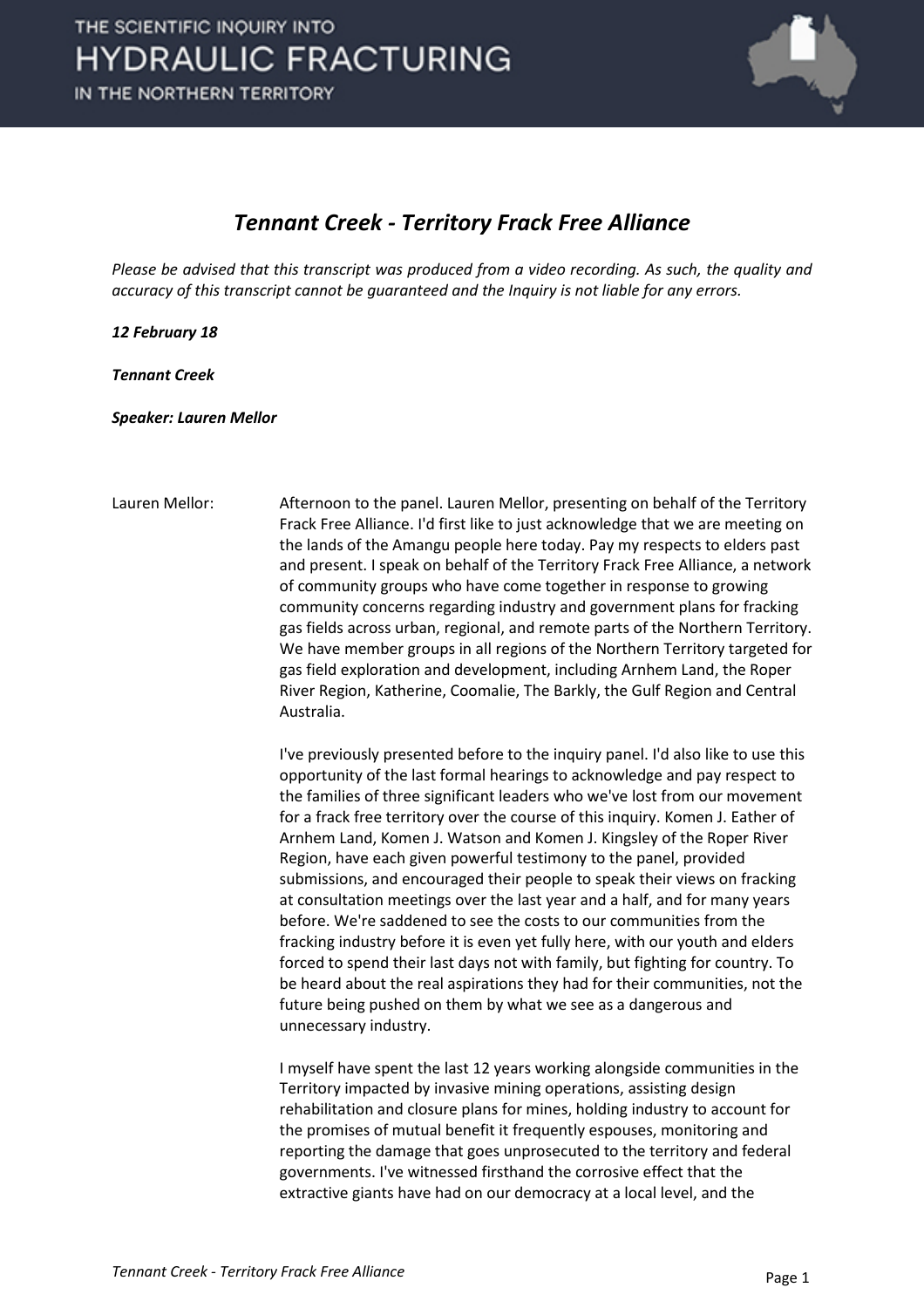

impunity with which they have been allowed to act over the course with successive governments.

I present to the inquiry today because the scale across the landscape of proposed gas field activity, the sheer number of wells, the sheer number of water resources to be impacted, is considered to be a far greater risk than any previous extractive activity that we've yet seen in the Northern Territory.

I want to touch on a number of topics in the report. Certainly, not all of them, but some that are close to the communities who form part of our networks' work and key concerns today. The first one being the timing of key baseline assessments and risk assessments that have been proposed. I know the panel has heard during the course of this round of hearings that numerous stakeholders, including recreational fishers, aboriginal and public health bodies, and environment and conservation groups, have all raised concerns that the draft final report would allow for the continuation of exploration alongside the collection of critical baseline data on health, methane emissions and water studies. Those regional risk assessments that have been identified as necessary to identify no go zones and other risks, would be allowed to proceed alongside exploration. We share those concerns. We would urge the panel to reconsider its recommendations in regard to the staging of these assessments, and to be clear in its language around the requirements for completion prior to any further exploration activity commencing. Significant knowledge gaps have identified and still exist in our understanding of how gas field exploration and development would impact our rivers, springs, flood plains, and aquifers, our catchment areas, and associated stock in drinking water supplies.

The report has recommended further studies be undertaken in baseline data collected and this is welcomed, but we need to be able to measure what's there prior to, not alongside large scale land clearing for pads, waste ponds, and pipelines, the transportation and introduction of fracking chemicals to sites and those associated activities. Overwhelmingly communities and stakeholders have made clear they do not want to see another frack well built, another pad cleared, or another wastewater pond constructed until these critical assessments of our unique landscapes and water resources have been completed. To allow these two activities to proceed alongside each other, instead of a clear requirement for baselines and regional studies to be completed first, risks further land hold and community conflict with the gas fracking industry as it attempts to roll its frack rigs into those regions, right through some of the loopholes this report in its current form would allow for.

I want to next talk to the history of regulatory failure non-compliance by the extractive industries in the Northern Territory and some of the risks that remain through some of the proposals that draft final report has put forward. The panel has correctly identified the deep level of distrust that exists with regard to the capacity and willingness of successive Territory governments to hold the extractive industries to account, under either the existing or any future proposed regulatory framework. The need for law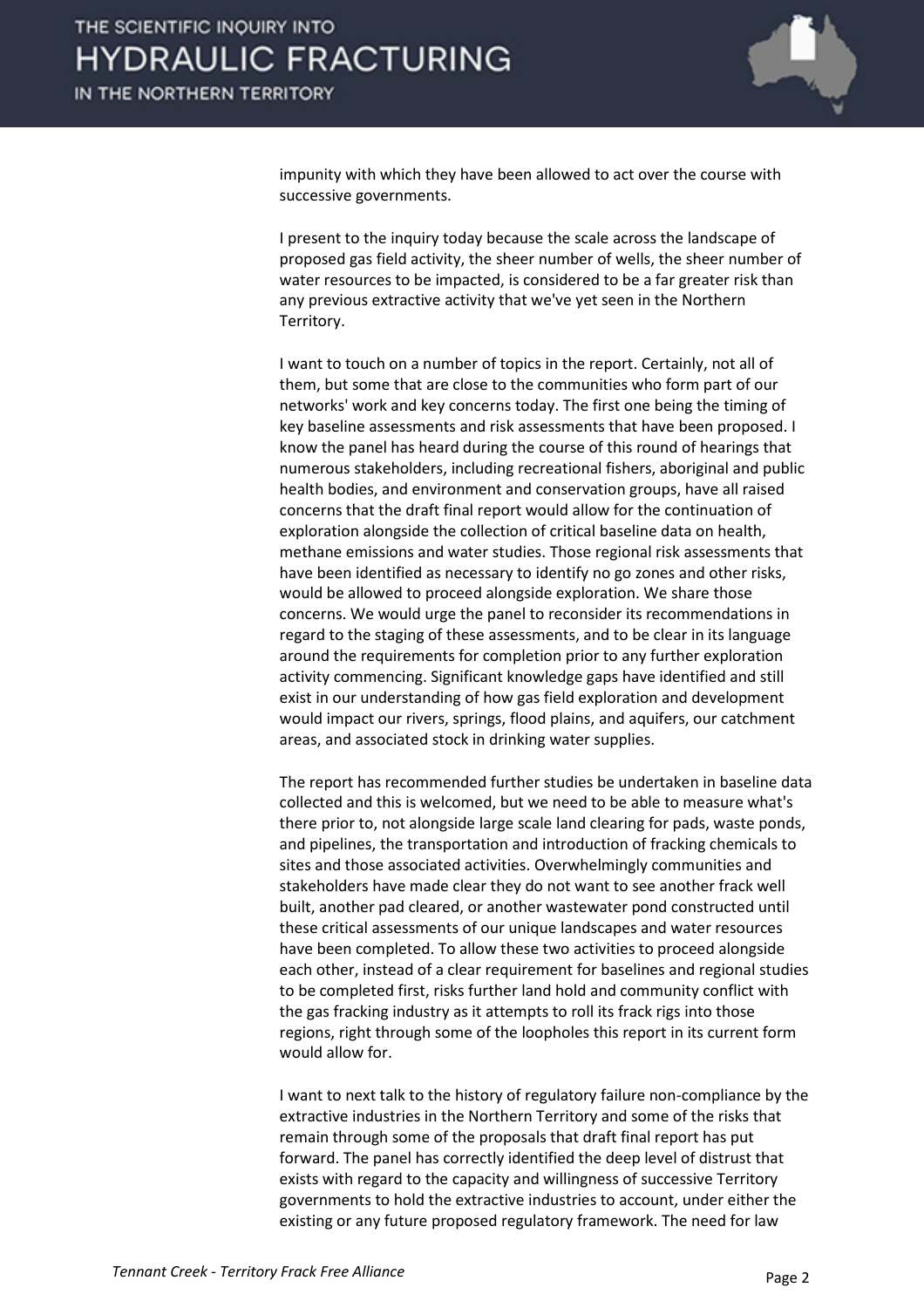

reform in this area has been well known by government. Most of the pieces in environmental legislation in the Territory have been the subject of submissions and calls for reform over a very long period. These calls for reform have been met with inaction and as a result, threats to our communities and environment, rivers and coasts continue to increase with every mine, port, waste dump, and petroleum exploration approval that goes forward.

These failures are the precise reason a vast majority of submissions and participants to this fracking inquiry are calling for a ban on fracking and not a revised regulatory framework during submissions and consultations. I'll go to that in a moment, but firstly I want to raise concerns with some of the more recent reports on regulatory performance completed in relation to some of the proposed regulatory frameworks the draft final report discusses as potential models for the Northern Territory to adopt. Two dedicated regulatory commissions established oversee oil and gas activities cited in the report are the Alberta Energy Regulator and the BC Oil and Gas Commission. These regimes also have substantial documented problems including a backlog of leaking gas wells and failing gas field wastewater dams in particular. I'll submit to the inquiry a number of internal compliance reports from both those regulatory bodies that documents this history of continuing concern.

First I'll go to the unpublished internal compliance report from 2013 by the Alberta Energy Regulator, which found 10% of its estimated 170,000 abandoned wells were leaking methane. A significant number of those wells were leaking at a level that Alberta Health says poses a risk of neurological damage to nearby residents. Several of them were leaking methane at more than 10,000 parts per million, a level deemed life-threatening by Alberta Health. Yet, no action from the Regulator. Researchers estimate that 7% to 19% of producing wells completed between 2005 and '07 have been affected by gas migration along the casing annulus, while 9% to 28% showed gas leakage through the surface casing. These are well documented and quite recent regulatory compliance reports. A 2016 study completed for Natural Resources Canada explained that abandoned oil and gas wells may develop well leakage, either overtime or relatively soon after abandonment due to poor cement jobs or poor regulation of the plugging process.

I'll provide to the panel a number of references for those reports on the Regulator's performance. A 2016 report for Natural Resources Canada notes flaws in the system, despite Alberta being among the most detailed and comprehensive reporting requirements for leaking wells out of the seven major oil and gas producing jurisdictions in North America. That report stated, "Even in Alberta with the best reporting standards, there is no third party monitoring of well ball leakage required." The report noted, "Being the industry's not financially operationally motivated to report leakage information about the well ball leakage's suspect." We're not convinced that the problems plaguing the NT government regulatory regime will be adequately addressed by adopting these frameworks. Even the best regulatory framework, we must have a political culture that will take responsibility for holding the resource giants in check. The Territory's history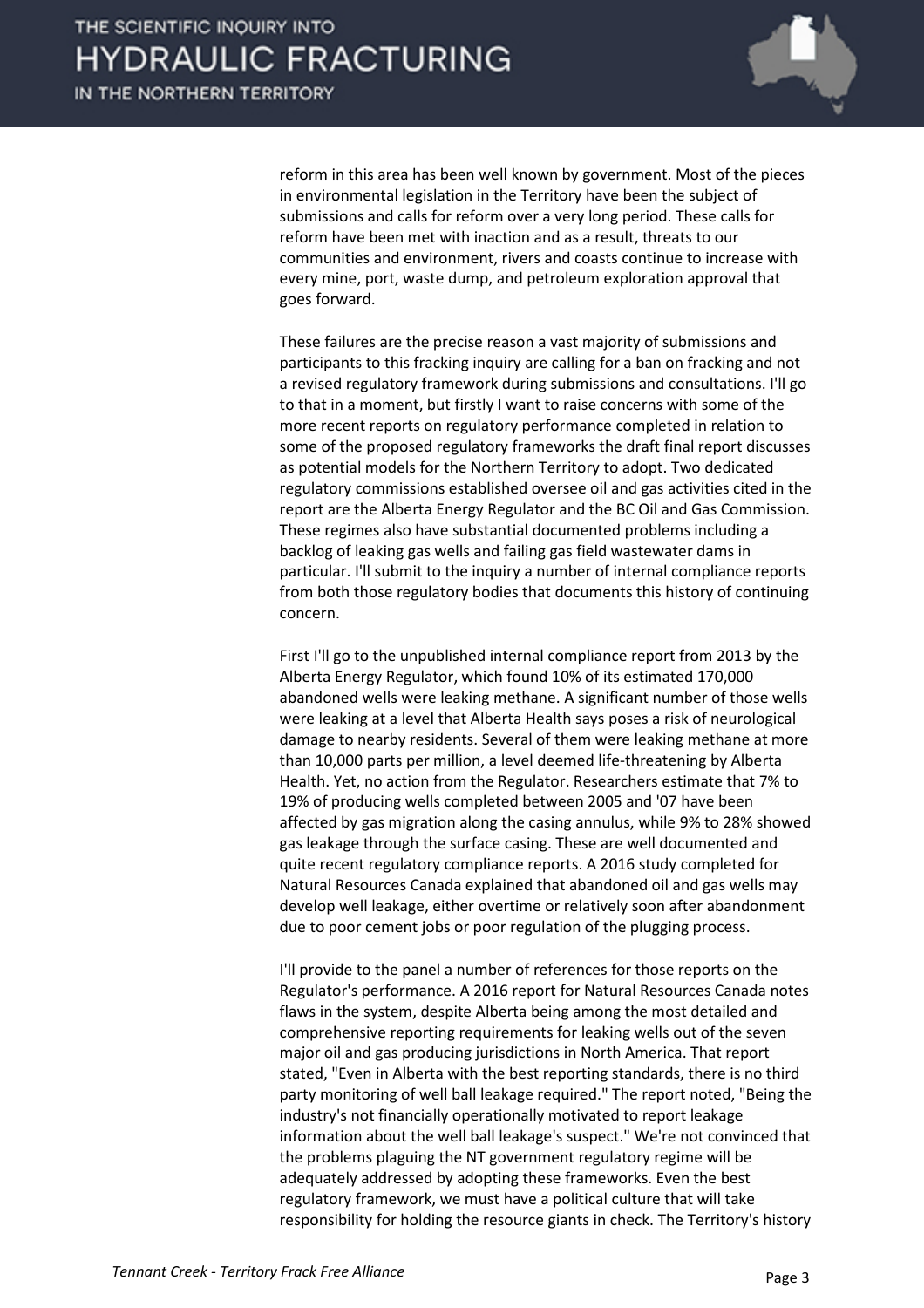

in this regard doesn't lend confidence to anyone looking for regulatory solution to the fracking industry's myriad of identified risks. To go to some of those values of prosecution here because I think it speaks to a political culture that also needs significant reform, even if we were to introduce new frameworks.

McArthur River Mine, which this panel has heard quite a great bit of detail about from the Territory public because it weighs on people's minds, particularly the communities living downstream of it. I've had quite a bit to do with attempting to hold McArthur River Mine to account over some of its regulatory breaches overtime. The response has been almost complete silence from the Northern Territory government regulators. McArthur River Mine just brought a litany of tailspin collapses, spills, discharges of heavy metals documented into the McArthur River over a 20 year operational lifetime. Now the well documented spontaneously combusting waste rock. That company's only ever been fined twice. Once for a smoke plume at \$700 and once for diesel spill. These are very minor breaches for a company that is repeatedly belligerently breached the law on its site. It's been estimated costs to fix the current acid leaching waste rock problems will exceed 1 billion, far in excess of the money that the Northern Territory government currently holds to address legacy extractive industries.

Ranger Uranium Mine 2013 the collapse of a highly acidic leached tank. Slurry, which could of caused fatalities to the workers required to patch it moments before it collapsed, escaped without prosecution also. This is a mine that operates within the world heritage listed Kakadu National Park and frequently boasts of having an extensive monitoring and reporting system and a tiered regulatory framework to monitor its operations. A three year investigation by the Department of Mines in the Northern Territory founded in 2016, it was not in the public interest to prosecute over this incident.

Mount Todd Copper Mine just outside of Katherine, which has been plagued with problems including spills from it's tailing stem and collapses, again no prosecution despite heavy metal contamination being documented downstream.

Western Desert Resources, a more recent addition to the mining set in the Northern Territory, built this several hundred kilometre legal haulage road to its mine. No assessments. Again, no prosecution. The company was operational for six months, is now bankrupt. The Northern Territory government is paying to manage the site. Red Bank Copper Mine in Gulf of Carpentaria, an estimated cleanup bill of one billion dollars, was facing 26 charges for water pollution offences with potential penalties in the millions of dollars. For anyone who's seen that site, they will note the bright blue water contamination that spreads over the Queensland border now from the Northern Territory. In 2016, the EPA in the Northern Territory decided to drop the charges. It made no comment on its rationale for doing so.

Another example of failure for the Northern Territory government in its regulatory system is the Montara oil spill, 2009. This oil gushing into the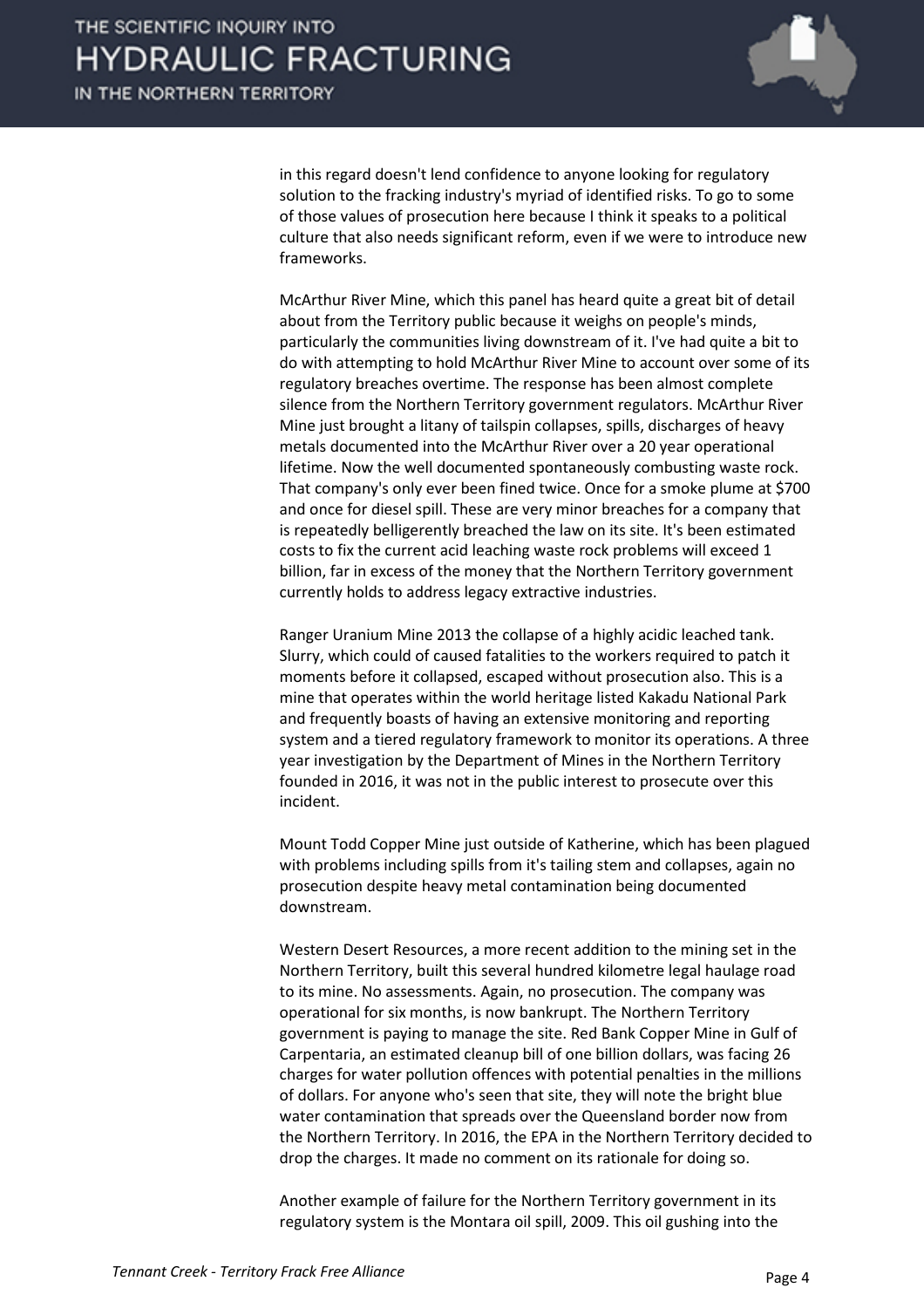IN THE NORTHERN TERRITORY



Timor Sea north of Darwin lasting 70 days, with the effects of that spill still being felt. The Montara Commission of Inquiry's findings were damning of the Northern Territory regulator, finding it didn't fulfil its obligations, were too close to the proponent, and had inadequate expertise to regulate the operation. We have 58 legacy mines in the Northern Territory and an estimated \$3 billion cleanup bill. It is the extractive industry's regulatory refusal to operate within the law. Coupled with successive Territory government's failure to hold them to account, either on environmental or social outcomes, or the payment of taxes and royalties for the publicly owned resources that they exploit that has seen it lose social licence in the community. This can only be rebuilt overtime and with significant financial and regulatory reform and cultural change to increase transparency and accountability all levels of compliance in government. We therefore urge the panel to ensure that its final report provides no justification for exploration to proceed until the regulatory reforms are implemented and the studies required are completed. Trust in any new regulatory system and its enforcement needs to be built overtime. The work of this panel in offering improvements to the systems stands to be lost by allowing a headlong jump into exploration before these conditions are met.

I want to now go to the discussion of jobs and economic impacts and potential benefits that were explored in the report. I thank the Inquiry for its work as prior to these studies there was a lack of clear analysis on the economic case for or against the fracking industry in the Territory. On page 320 Section 13.5, which discusses these economic impacts, it features a comparison between gas industry commissioned economic report on a Territory shale gas industry and that of the Inquiry's own commissioned research by ACIL Allen. We agree with the panel's assessment that ACIL Allen's assumptions and modelling represent a much more realistic approach to estimating the economic impacts of any onshore shale gas industry in the NT. This clear representation on page 320 of the full-time equivalent additional number of jobs in 2043 compared to the base case now, shows that there will be somewhere between 80 and 558 additional jobs created in scenarios where the industry's commercially successful. It should be emphasised that ACIL's report gave very high probability to commercial failure for the fracking industry in the Territory and a zero jobs result. The Inquiry's draft report does not reference ACIL's probability matrix and this remains a concern. We believe the final report should give in prominence rather than relegation to an appendix to help redesign the standards, figures, and context of probability scenarios.

Regardless of the ACIL scenarios selected, their assessment is a far cry from the 4,195 to over 6,000 additional jobs that the previous APPEA commissioned report had been bringing to Territorians. What we also know is that the fracking industry displaces employment from other sectors. Although this hasn't been analysed in the economic impact section of this report. Numerous reports analysing the economic and employment impacts of the development of unconventional gas in Queensland however do show agricultural industries were among the hardest hit, with a loss of 1.8 agricultural jobs for every new gas job created. Another study by the CSIRO GISERA found job spillovers into known mining employment are negligible.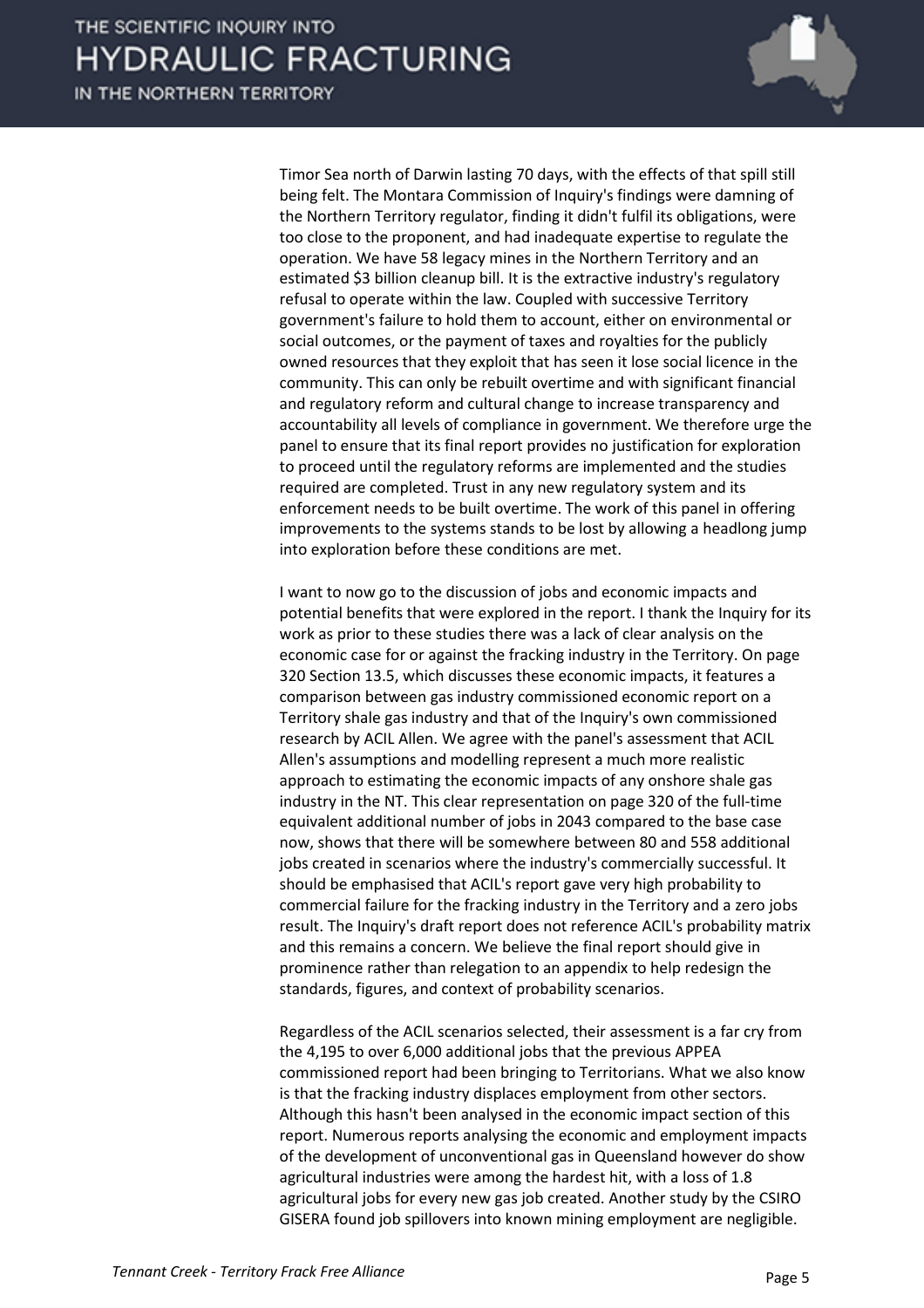

Again, contrary to the promises of infrastructure investment made by the fracking industry in the NT to date, a University of Queensland survey of local stakeholders in gas fields found that every other stakeholder group, including landholders, local governments, and businesses outside the gas sector, found built financial, social, human, and natural capital were left worse off as a result of gas and mining development. Other sectors including tourism, pastoral, and farming and fishing rightly continued to raise their concerns with the inquiry in the Northern Territory government that the fracking industry poses a risk to employment, existing infrastructure and services, and investment in these established and widely supported industry sectors.

I want to go to the climate risk section of the report to discuss some of the conclusions around risk level there. The report's conclusions on the level of risk that shale gas fields pose is a driver of climate change, remain concerning to us. The report concludes that just one gas field of approximately 1,000 wells in the Beetaloo Region would add the equivalent of additional 5% burden to Australia's overall national emissions. This should be enough to raise alarm bells for any government purporting to take seriously the very real and unfolding impacts of climate change. The report discusses this additional 5% on top of Australia's already high national emissions as a medium risk of low consequence and does so by comparing it to the equivalent of 0.02% of global emissions. We don't think that's an effective measure of the present risks or cumulative risks to our climate from shale gas fracking in the Northern Territory. Even a 5% increase in Australia's emissions from a single gas field in the Territory is a large and unacceptable increase. We disagree with the characterization of it as having a low consequence. It is completely inconsistent with Australia's carbon budget and our commitments under the Paris Agreement.

Given the vulnerability of tropical regions to the impacts of climate change and our already disproportionate contribution to emissions from the Northern Territory largely from uncontrolled bush fires and land clearing, surely the Territory has an even greater incentive to want to ramp down our emissions, not add to our warming world's problems. We would ask at the very least before the publication of the final report there is a peer review from a climatologist able to look at these assessments of risk and may comment on them.

I want to conclude by saying that it is the view of the Territory Frack Free Alliance that the contamination legacy of fracking everywhere it has been trialled is comparable only to the days of DDT and other pesticides or the profound industrial disaster that is the asbestos industry. No collective risk, the scale of which would be required by gas field development in the ante, is worth the mega financial gain your reporters outline would accrue to the Northern Territory government and the Territory public should fracking be allowed to proceed. The fundamental constraint on this inquiry through its terms of reference is the requirement to apply the consistent use of a highly subjective and undefined term acceptable risk in an objective way. What is meant by concluding risks can be mitigated to an acceptable level is that there is only one contaminated aquifer in the Northern Territory or that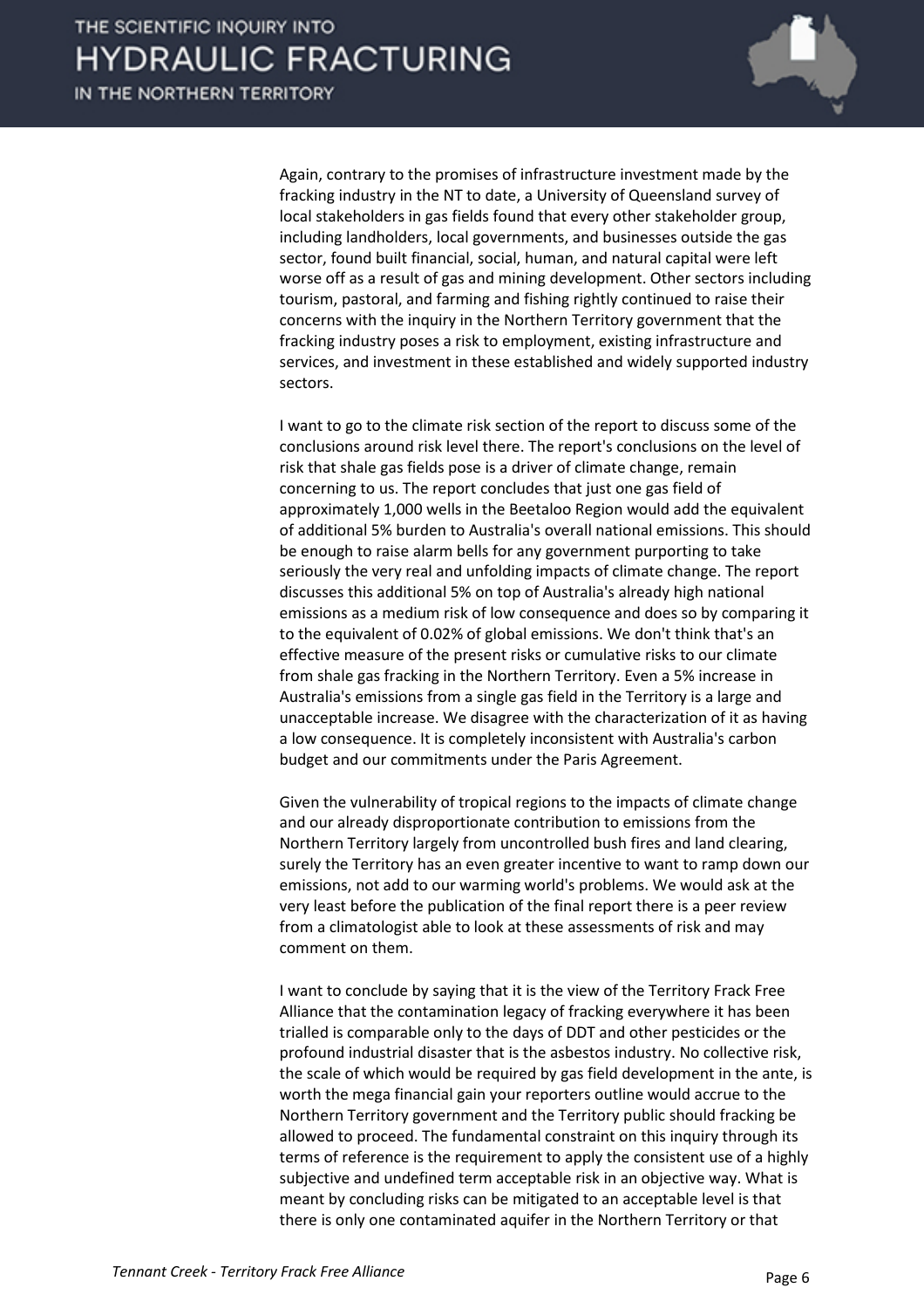there is a 1% increase in premature births. Is it a 5% increase in Australia's contribution to global warming or is it a 2% increase in road fatalities?

It is our view that not the inquiry nor the NT government gets to decide what level of risk is acceptable to Territorians. That is one for the Territory's people to decide. If this inquiry has done anything, it is to show that that decision has been clearly made by the overwhelming numbers of Territorians who've used this process to make their views clear. We believe the final report should acknowledge the overwhelming support for a ban on fracking if it is to genuinely reflect the aspirations of those communities that have appeared before it, wrote submissions, and attended consultations to speak in favour or vote for a fracking ban. We are thankful we are not similarly constricted by the inquiry's terms of reference in this regard and will continue our advocacy for a permanent ban on fracking. We thank the inquiry for your work so far.

Hon. Justice Pepper: Thank you. Just one comment on question. I just don't ... I haven't looked for it because this is not the first time it's been said but I can't find anywhere in the ACIL Allen report where they said there was a very high probability of commercial failure. Those words do not appear in the ACIL Allen report.

Lauren Mellor: I do have the quote here, which I can submit as part of a footnote to my submission here. They do make that quote. It's in their risk probability matrix and they say that their most likely scenario is that the shale gas industry would fail to commercialise. That was the most likely scenario.

Hon. Justice Pepper: I do look forward to the provision of that quote.

Lauren Mellor: Absolutely.

Hon. Justice Pepper: Certainly there's a probability matrix, and they do say that the industry is uncertain but as far as I'm concerned, they have never said that there's a high probability of commercial failure, principally for the reason that we never asked them to say that. We never asked them to look at that.

Lauren Mellor: Perhaps they've ad-libbed, but there is certainly that quote and I can pull that out for you. They're very clear that their most likely scenario model said that the industry would fail to commercialise because of the high costs of extraction in the Northern Territory, the high costs of building infrastructure. There's a very clear quote in there, which I'm happy to give to the panel.

Hon. Justice Pepper: Well I'll look forward to receiving that. Now you also have referenced the number of, I think reports, with respect to the Alberta Energy Regulator and the BC Oil and Gas Commission. Again, are they fully referenced in your paper?

Lauren Mellor: Yes, they are.

Hon. Justice Pepper: Okay. Good. Lastly, can you give me some examples of how fracking in South Australia is a profound and collective disaster?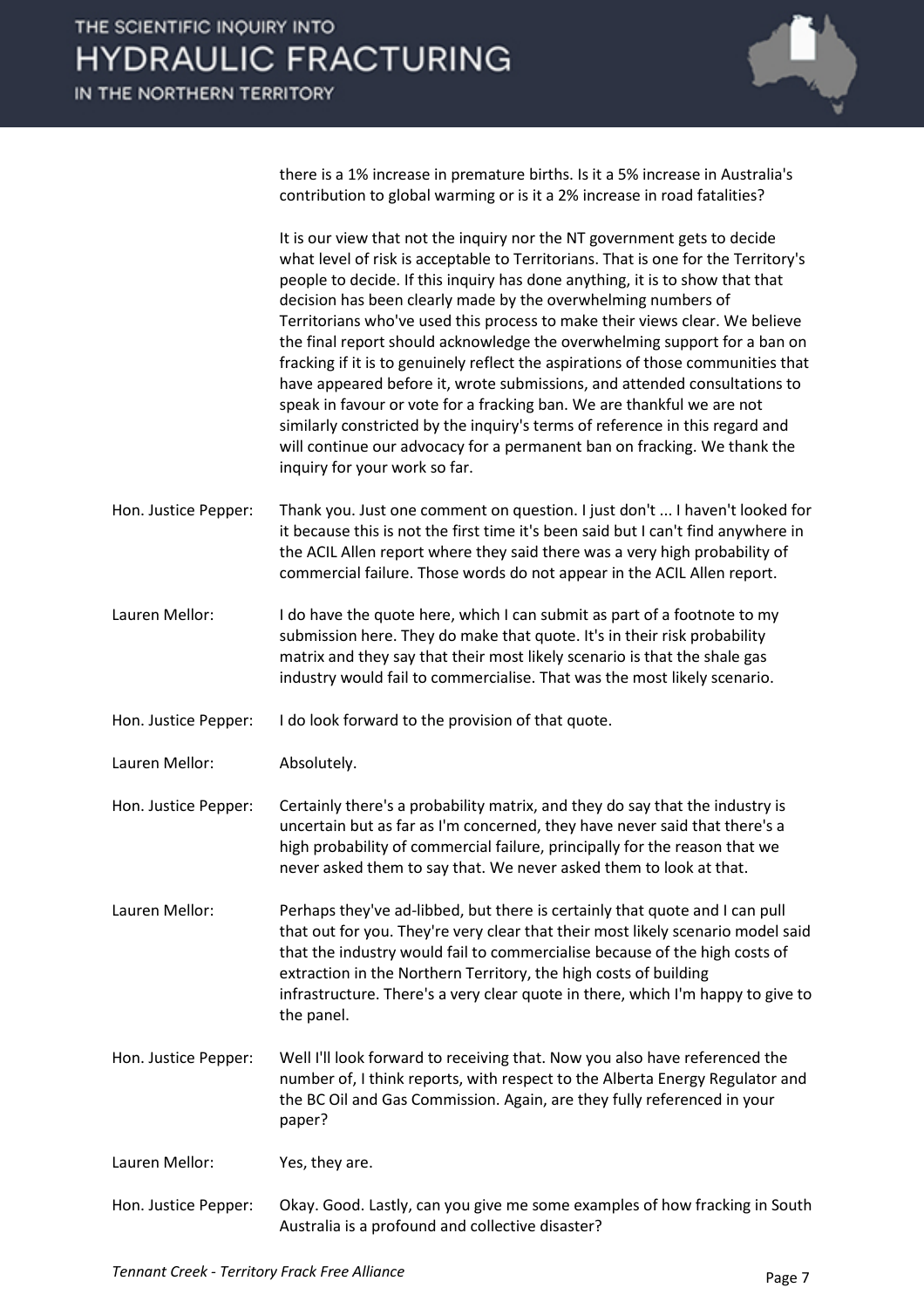IN THE NORTHERN TERRITORY



| Lauren Mellor:       | Well we don't have the experience of shale gas fracking in South Australia<br>yet to be able to conclude that it hasn't been. I certainly think that overall,<br>what we've seen of the shale gas industry operational worldview, most<br>people have concluded that this is a disaster industry. They would not like to<br>take the risks on here in the Northern Territory. I think there's far too little<br>information on shale gas fracking coming out of South Australia yet. The first<br>well having only been fracked in 2011, the Cooper Basin, that we can draw<br>those conclusions for South Australia yet.                                                                                                                                                                                                                                                                                                                                                       |
|----------------------|---------------------------------------------------------------------------------------------------------------------------------------------------------------------------------------------------------------------------------------------------------------------------------------------------------------------------------------------------------------------------------------------------------------------------------------------------------------------------------------------------------------------------------------------------------------------------------------------------------------------------------------------------------------------------------------------------------------------------------------------------------------------------------------------------------------------------------------------------------------------------------------------------------------------------------------------------------------------------------|
| Hon. Justice Pepper: | How then is it so very different than from the sandstone tight gas operations<br>that have been going on in that state for a great number of years, if not<br>decades, which to all intents and purposes, uses the same fracking<br>methodology?                                                                                                                                                                                                                                                                                                                                                                                                                                                                                                                                                                                                                                                                                                                                |
| Lauren Mellor:       | I think the fact that the industry hasn't been able to successfully complete<br>shale gas fracking operational wells down in South Australia yet to any<br>commercial scale means that they are having difficulties with the differences<br>between those two forms of geology. Again, I don't know enough about<br>what's happening in South Australia to conclude that this has been a<br>disaster for South Australia. I don't think we have enough information. I<br>think that's why we're having this inquiry specifically in relation to the<br>Northern Territories' conditions.                                                                                                                                                                                                                                                                                                                                                                                        |
| Hon. Justice Pepper: | I'm a bit confused. You said you didn't have enough information on the one<br>hand but on the other hand, you're quite happy to extrapolate and say that<br>it has been commercially unsuccessful in South Australia so, which is it?                                                                                                                                                                                                                                                                                                                                                                                                                                                                                                                                                                                                                                                                                                                                           |
| Lauren Mellor:       | I don't think it is in commercial operation to an extent where we could<br>conclude this industry's been successful or not in regards to shale gas<br>fracking in South Australia yet. The last time I appeared before this inquiry, I<br>actually did detail quite a number of problems that sandstone in particular<br>had, had there. I tabled those compliance reports where Santos detailed<br>quite a few circumstances where they had had environmental issues, work<br>safe issues on those sites. What I'm saying, overall my statement was in<br>regard to the shale gas fracking industry worldwide and what we can<br>conclude from that. I believe overwhelmingly the peer reviewed evidence<br>suggests that there are risks and actual harm being measured to public<br>health and to water resources and in terms of the methane emissions from<br>the industry, that I would conclude is a disaster and so would many of the<br>communities that we work with. |
| Hon. Justice Pepper: | I'm glad you raised the examples you gave in relation to Santos. On the 8th<br>of August 2017, Dr. Beck asked you specifically for those references and you<br>assured the panel that they would be provided. We've yet to get them.                                                                                                                                                                                                                                                                                                                                                                                                                                                                                                                                                                                                                                                                                                                                            |
| Lauren Mellor:       | Were they not scanned on the day I gave my presentation? I actually had<br>the papers then.                                                                                                                                                                                                                                                                                                                                                                                                                                                                                                                                                                                                                                                                                                                                                                                                                                                                                     |
| Hon. Justice Pepper: | Certainly, there were figures given us or examples given to us but there was<br>no proper references as suggested by you in your paper. You said that you<br>would provide them. We have yet to get them. Perhaps you could provide                                                                                                                                                                                                                                                                                                                                                                                                                                                                                                                                                                                                                                                                                                                                             |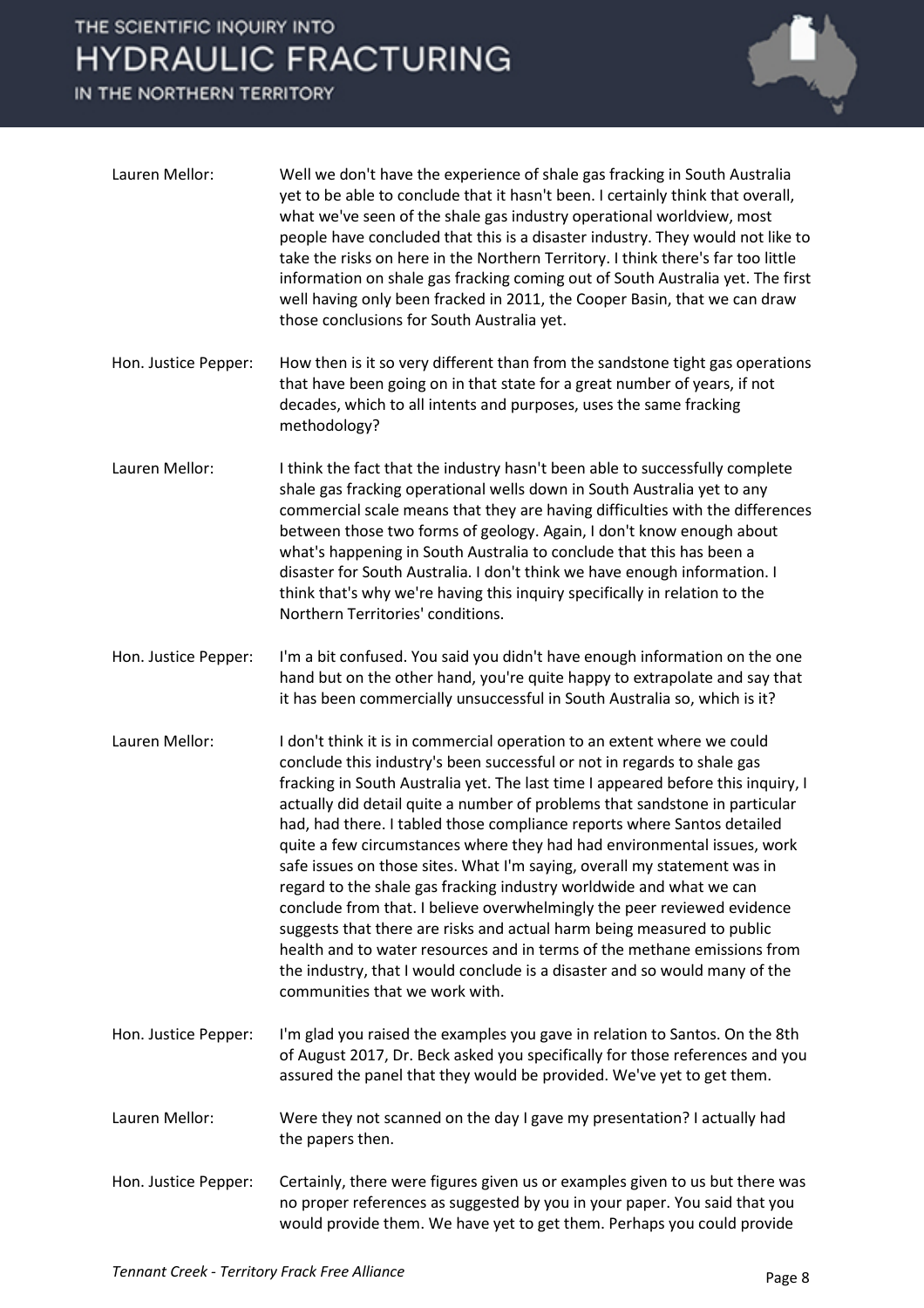IN THE NORTHERN TERRITORY



those references along with the page number of the quote in relation to commercial failure in the ACIL Allen report in due course.

- Lauren Mellor: Absolutely. I would just state in that regard because I did have my papers scanned by the taskforce following that presentation. Perhaps if that hasn't come through, but I'd be happy to look through.
- Hon. Justice Pepper: No. They did come through but the referencing wasn't there in relation to the examples you gave for Santos.
- Lauren Mellor: Okay. All right. I'd be happy to have a look a that and follow-up. It certainly can provide the inquiry with them.
- Hon. Justice Pepper: Thank you. Yes, Dr. Jones.
- Dr. David Jones: Hi Ms. Mellor. I noticed your comment about the measurements of methane in relation to human health. Could you provide that reference because I'd like to see where exactly that concentration was measured, whether it was at the well head or at the receptors? That's really important for you to help those assessments.
- Lauren Mellor: Yes. Are you referring to the internal compliance report form Alberta Energy Regulator? Those were the first references that I gave.
- Dr. David Jones: I wrote this down. You were talking about the Alberta Regulator and the BC Gas Fields Commission in the context of problems with leaky wells, and you were saying 10% of wells leaking methane. Then you mentioned that there's this issue of 10,000 ppm methane being measured and risk of neurological damage, etc.
- Lauren Mellor: That was a report by Alberta Health, which I'm happy to reference as well. Those are the figures coming out of Alberta Health when they looked at the figures of methane being released.
- Dr. David Jones: Okay. I would appreciate that.
- Lauren Mellor: Absolutely.
- Hon. Justice Pepper: Yes, Dr. Andersen.
- Dr. Alan Andersen: Thanks. I've got a couple of questions. The first one relates to the view that if moratorium is lifted, all the baseline and regional environmental assessments should be completed before any further exploration should proceed. It's a view that's been put to us a lot, as you're saying. I just wanted to explore a couple of things. It's something that that the panel is deeply aware of, and we're giving a lot of consideration to that timing issue. For many of the risks and examples of land clearing and water use, the impacts are all about the scale of activity, aren't they? The question is, is the scale of activity during exploration over the two to three years that would be required to complete these studies, is that of sufficient scale and therefore impact to be of major concern? That's the way we're looking at it. Certainly,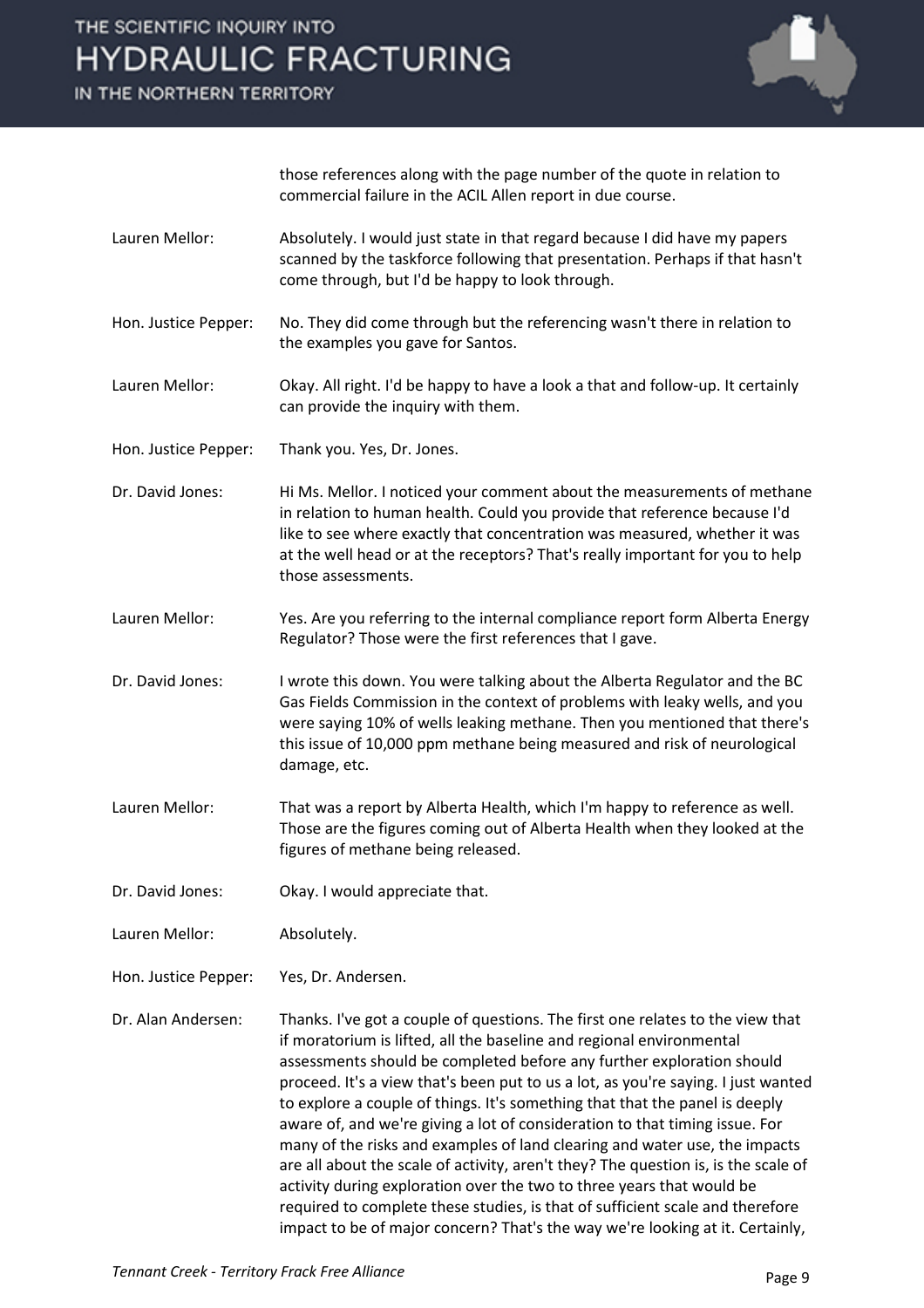IN THE NORTHERN TERRITORY



from a land clearing perspective, the current exploration activity that's occurred in the Beetaloo, I think most people would say that it hasn't been a major issue from a land clearing, water use, and maybe other things. I guess that's the key issue we're looking at, the extensive impact over that two to three years.

Related to that is how that fits in with activities of other land uses that are doing similar sorts of things. The pastoral industry for example, does a lot of land clearing, uses a lot of water. Anyway, there's issues that we're certainly considering deeply. My one question there before I move on to the other question, is to what extent do you think it's appropriate for a new industry, like fracking, to be required to abide by regulations that are much more rigorous than existing industries have to abide by?

Lauren Mellor: I think if the panel's work has been to identify what those risks are and what the appropriate mitigation strategies might be they've done that in relation to the fracking industry, and I don't know if we can adequately compare it to then the adequacy of regulations that are supplied to other industries. I just don't think we're looking at that at this point in time. It's hard to make comment on that I'm afraid. Very glad to know that the panel is actually looking into ... it's made some quite substantial recommendations around the need to collect more data particularly in the Beetaloo region around water, around some of things in particularly with regard to public health and communities that could be affected by this development. I think for those studies to have integrity, we need to know that that work has been done prior to the trucking in of chemicals for instance, the release of methane through drilling. There are some activities that happen at that early exploration stage, whether on huge scale or not that could affect the ability to effectively gather data and then measure potential risks or harm down the tracks. I think that is why you would want to maintain the integrity of that process and actually put a halt to further exploration until that work could be done.

Dr. Alan Andersen: Thanks. My second question relates to the gas fields down in the West MacDonnell Ranges, the Mereenie and Palm Valley. The scale of operations there is probably not of the scale that might occur in the Beetaloo Basin if the moratoriums lifted, but there's still some long history of gas drilling and some fracking. I'm just wondering how familiar you are with that. Do you have any comments about what environmental impacts there may have been? Also, some comments of social impacts in particularly for local aboriginal communities. Have you got any information or views on impacts there?

Lauren Mellor: I think the panel will probably be enlightened by discussions with residents of Ntaria Hermannsburg, I think tomorrow during a consultation because obviously quite a number of people who live there are traditional owners. They've also had some experience negotiating and potentially even working on that gas field site down there. I know that quite a number of those people who intend to go tomorrow want to discuss the social impacts that that industry has actually had in their community. They have reported that it's been quite a divisive process for gaining continued approvals for that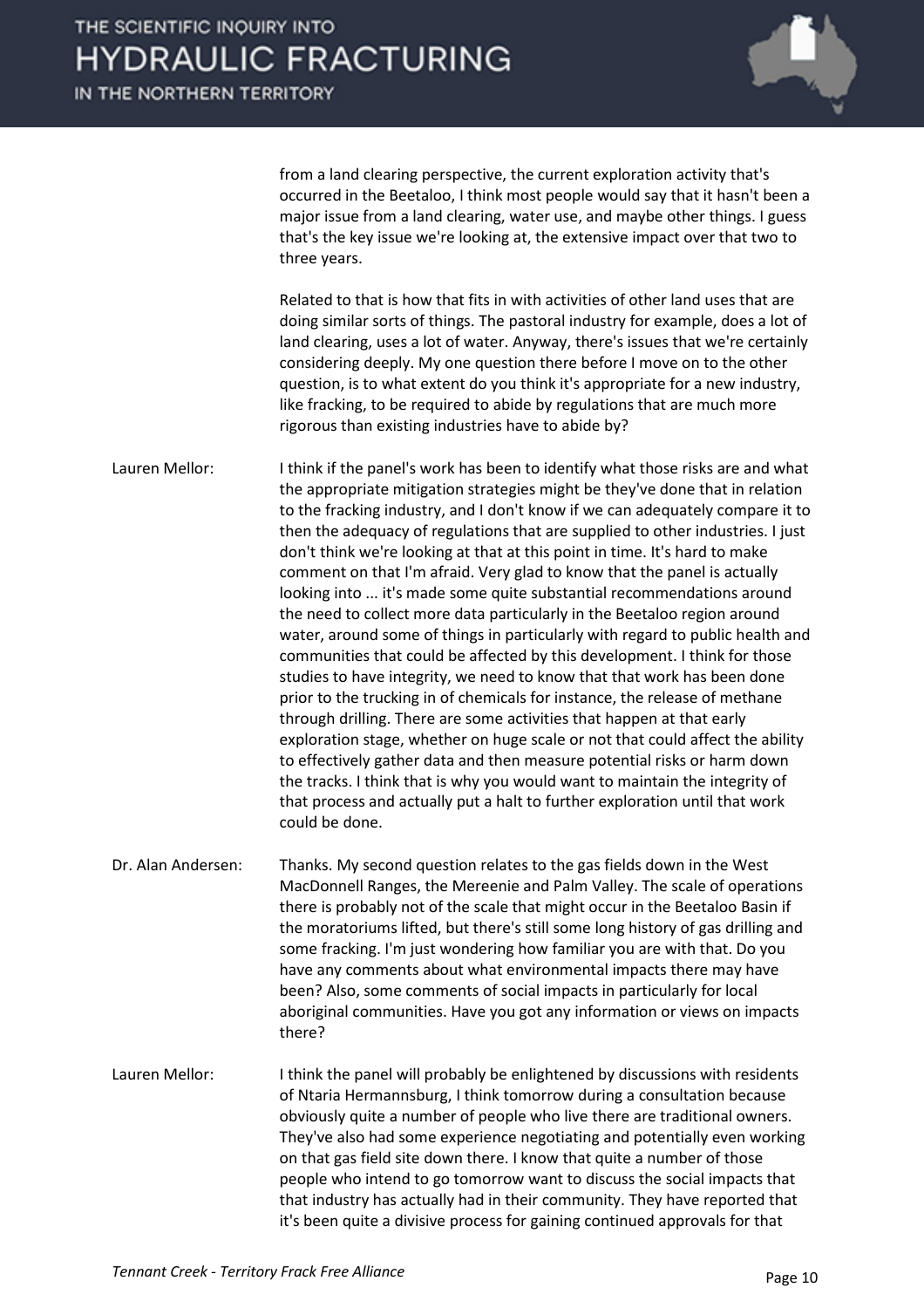operation to proceed. Most people don't see the benefits as being widely shared in the community. A look around Ntaria Hermannsburg will note that this community is in no way economically or socially better off than other remote Northern Territory community in terms of housing, employment, on a range of indicators. They have not been benefited over the lifetime of that gas field.

I would bring the panel's attention to there's quite a good article by Que Kenny written last year on the effects that unconventional gas field have had their perceived impacts on culture, community, and the environment. What was discovered through that report was that there actually hasn't been a lot of public monitoring and reporting of the impacts of that activity in the Mereenie. I think that's a problem and unfortunately it's obviously not within the terms of reference of this inquiry to bring that out, but we've certainly had a lot of people who have been in a regulatory position in the past who have commented publicly about the lack of monitoring data there. We do note that there have been quite a number of spills from wastewater ponds in the Mereenie, which the community there have reported they believe have affected Cooper Alice Springs, which is a sacred spring just downstream of where the flooding occurred there at Mereenie a couple of years ago. They've also reported, and it's on the public record, that water has now been lost from Cooper Alice Springs. It used to be a permanent spring. There's no evidence of water there anymore and there is some sort of salty discharge all over the springs there. That happened shortly after this incident with flooding a couple of years ago.

I think it would be worth speaking to the community about those issues, perhaps even going out to Cooper Alice Springs and seeing those impacts. I found not very much information at all about the impacts of Mereenie on the public record. This is across the border.

Hon. Justice Pepper: Again, if you could provide that article with the additional information we've requested.

Lauren Mellor: Sure.

Hon. Justice Pepper: Yes, Dr. Beck.

Dr. Vaughan Beck: Thank you very much for your observations and comments. In respect to greenhouse gases, just a clarification there, as you rightly acknowledged the assessment was 5% of emissions from a proposed ... if there were to be a gas field in the Northern Territory that would equate to 5% of Australia's emissions and 0.05 of global emissions. The risk assessment was based upon the global percentage simply because global emissions are obviously relevant in terms of considerations of global warming. Just a clarification. Your observations regarding concerns surrounding being able to meet various Paris Accords one, and also the implications on global warming are consistent with a number of other concerns that we have received and we are taking those comments seriously in terms of the panels' deliberations.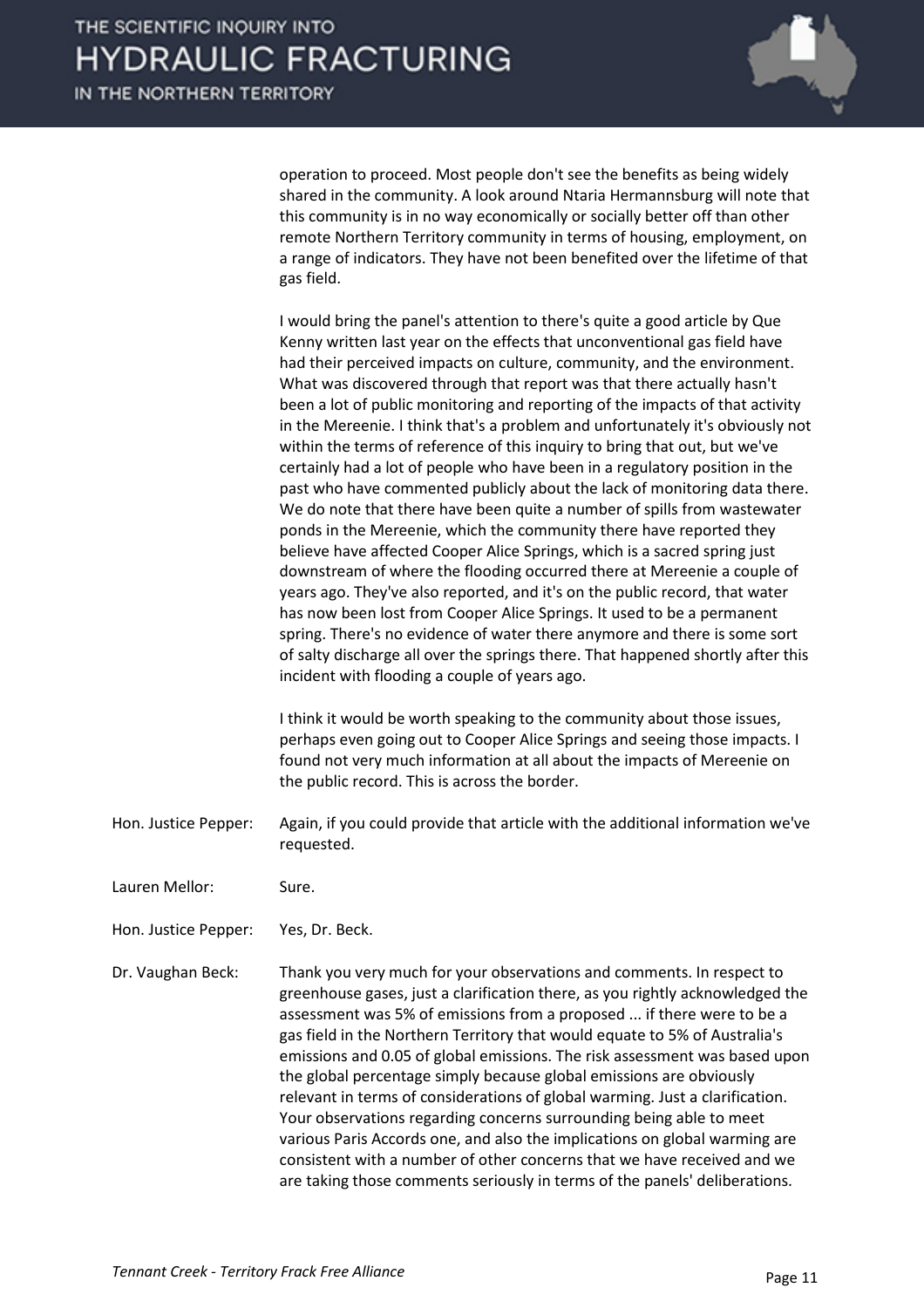IN THE NORTHERN TERRITORY



| Lauren Mellor:       | Do you think that there would be scope to have a climatologist actually look<br>over some of those assessments and perhaps make comment that there<br>might be some better ways to model the cumulative impacts around that?                                                                                                                                                                                                                                                                                                                                                                                                    |
|----------------------|---------------------------------------------------------------------------------------------------------------------------------------------------------------------------------------------------------------------------------------------------------------------------------------------------------------------------------------------------------------------------------------------------------------------------------------------------------------------------------------------------------------------------------------------------------------------------------------------------------------------------------|
| Hon. Justice Pepper: | I'll answer that. No, given the timeframes that we have within which to hand<br>down this report in March.                                                                                                                                                                                                                                                                                                                                                                                                                                                                                                                      |
| Vaughan Beck:        | We've also received submissions from people in the climate area, including<br>some eminent scientists.                                                                                                                                                                                                                                                                                                                                                                                                                                                                                                                          |
| Hon. Justice Pepper: | They're all up on the website.                                                                                                                                                                                                                                                                                                                                                                                                                                                                                                                                                                                                  |
| Lauren Mellor:       | That's good. I think I would just again reiterate that I think it's concerning<br>just to try and model them in comparison to what they're equivalent would<br>be on a worldwide scale when we're talking about the Northern Territory as<br>one of the largest emitters already per population base. I think perhaps<br>there might be some further work that could be done in that regard, just to<br>measure the impacts and whether it's appropriate to allow this proceed.<br>Give governments some clearer guidelines around that in assessing what the<br>actual risks of one shale gas field in the Territory would be. |
| Hon. Justice Pepper: | Yes, Professor Hart.                                                                                                                                                                                                                                                                                                                                                                                                                                                                                                                                                                                                            |
| Prof. Barry Hart:    | You made a comment on Natural Resources Canada, a report that<br>apparently they've done on, I think Alberta, noting that there's no third<br>party monitoring of methane I guess.                                                                                                                                                                                                                                                                                                                                                                                                                                              |
| Lauren Mellor:       | Yes, of well construction and the methane leakage from wells, apparently.                                                                                                                                                                                                                                                                                                                                                                                                                                                                                                                                                       |
| <b>Barry Hart:</b>   | What's your thought about what third party means?                                                                                                                                                                                                                                                                                                                                                                                                                                                                                                                                                                               |
| Lauren Mellor:       | I suppose the criticism that's been levelled against those two dedicated oil<br>and gas commissions is that they're 100% industry funded, which lends itself<br>to if there is a boom bust, an aspect to this industry, then the resources and<br>potentially the knowledge within those organisations may be lost when<br>those impacts are starting to be felt by the regulators. Certainly, I just hold<br>them up to say I think that there is still concerns with dedicated oil and gas<br>commissions in what seems to be quite tightly regulated jurisdictions, oil<br>and gas provinces.                                |
|                      | I don't know if I can comment on what a third-party overseer would look like<br>given that we're looking at a range of different options in relation to the<br>regulatory framework. I certainly think it's worth looking at, but I just<br>wanted to bring to the panel's attention that there were seemingly quite<br>significant documented failures with these couple of commissions that we're<br>looking at.                                                                                                                                                                                                              |
| Prof. Barry Hart:    | I guess a lot of people would say a third party equates to independent,<br>however you define that.                                                                                                                                                                                                                                                                                                                                                                                                                                                                                                                             |
| Lauren Mellor:       | That's right.                                                                                                                                                                                                                                                                                                                                                                                                                                                                                                                                                                                                                   |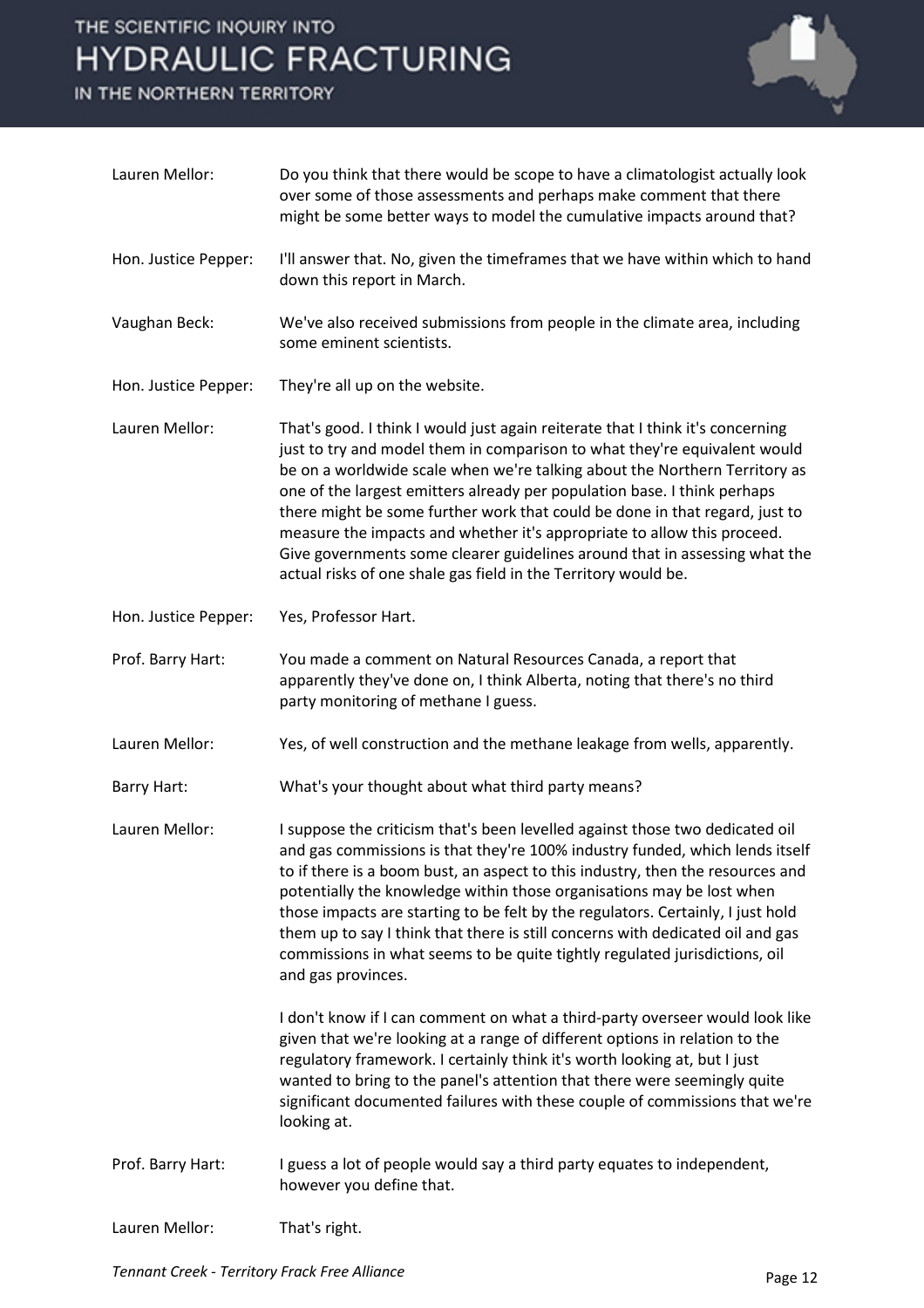IN THE NORTHERN TERRITORY



| Prof. Barry Hart:    | Thank you.                                                                                                                                                                                                                                                                                                                                                                                                                                                                                                                                                                                                                                                                                                                                                                                                                                                                                                                                                                                                                                                                                                                                                                                                                                                                                                                                                                                                         |
|----------------------|--------------------------------------------------------------------------------------------------------------------------------------------------------------------------------------------------------------------------------------------------------------------------------------------------------------------------------------------------------------------------------------------------------------------------------------------------------------------------------------------------------------------------------------------------------------------------------------------------------------------------------------------------------------------------------------------------------------------------------------------------------------------------------------------------------------------------------------------------------------------------------------------------------------------------------------------------------------------------------------------------------------------------------------------------------------------------------------------------------------------------------------------------------------------------------------------------------------------------------------------------------------------------------------------------------------------------------------------------------------------------------------------------------------------|
| Hon. Justice Pepper: | I went to the BC Oil and Gas Commission as part as my Christmas holidays<br>for my sins and spoke with executive members there and certainly that<br>commission is not 100% industry funded. From my research assimilation to<br>the Alberta Energy Regulator, again to say it's industry funded is somewhat<br>misleading because in fact the money goes to the government that then<br>goes back to the commission. Sorry, the regulator I should say.                                                                                                                                                                                                                                                                                                                                                                                                                                                                                                                                                                                                                                                                                                                                                                                                                                                                                                                                                           |
| Lauren Mellor:       | Yes, sure. Though, we're still relying on industry contributions to fund those<br>regulators, which I think it's worth exploring whether that presents a<br>problem in relation to the downturn of industry and whether if we have<br>changes then in our regulatory capacities in those times.                                                                                                                                                                                                                                                                                                                                                                                                                                                                                                                                                                                                                                                                                                                                                                                                                                                                                                                                                                                                                                                                                                                    |
| Hon. Justice Pepper: | Are you suggesting that taxpayers should fund any regulatory reform?                                                                                                                                                                                                                                                                                                                                                                                                                                                                                                                                                                                                                                                                                                                                                                                                                                                                                                                                                                                                                                                                                                                                                                                                                                                                                                                                               |
| Lauren Mellor:       | No, not at all. I don't think that they should in this regard. I'm not endorsing<br>option one or two in this. I just wanted to bring to the panel's attention<br>given that the panel was exploring this work, that there are potentially<br>problems with both those models.                                                                                                                                                                                                                                                                                                                                                                                                                                                                                                                                                                                                                                                                                                                                                                                                                                                                                                                                                                                                                                                                                                                                     |
| Hon. Justice Pepper: | Well, what would you suggest if the government decides to lift the<br>moratorium? Do you think that the current regulatory system doesn't need<br>any further work?                                                                                                                                                                                                                                                                                                                                                                                                                                                                                                                                                                                                                                                                                                                                                                                                                                                                                                                                                                                                                                                                                                                                                                                                                                                |
| Lauren Mellor:       | Of course, not. I've dealt with regulators over many years in relation to the<br>extractive industries and potential improvements. We're in the process at<br>the moment of talking around financial assurances that can help prevent<br>companies being able to walk away from liabilities in regard to rehabilitation<br>and that sort of thing. We are doing work in that regard, some of which<br>we've submitted to the inquiry, some is irrelevant because it's to do with<br>extractive industries. We are having those discussions with government at<br>the moment. Yes, we would like to see a more independent regulator. As<br>I've stated, I don't think the government should be spending money<br>attempting to regulate a shale gas fracking industry. I don't think that there<br>is merits in the economic case for a fracking industry to warrant that. I don't<br>believe the revenue that would accrue to the government would be enough<br>to actually regulate this industry in the way that the panel or others are<br>proposing. I'm certainly not advocating the government starts putting<br>money into other  an independent regulator. I do think the work that's<br>currently underway needs to continue to happen and that is with regard to<br>environmental legislation reform and looking at the EPA taking over more<br>compliance enforcement functions. We've supported that. |
| Hon. Justice Pepper: | The EPA has been described by a number of people who have presented in<br>community forms as a "toothless tiger" so why would the EPA be the<br>solution?                                                                                                                                                                                                                                                                                                                                                                                                                                                                                                                                                                                                                                                                                                                                                                                                                                                                                                                                                                                                                                                                                                                                                                                                                                                          |
| Lauren Mellor:       | I would agree with that. I think they need more compliance functions. I think<br>they need more resourcing. I do think they need to be staffed outside of<br>their current arrangements where they're taking staff from other                                                                                                                                                                                                                                                                                                                                                                                                                                                                                                                                                                                                                                                                                                                                                                                                                                                                                                                                                                                                                                                                                                                                                                                      |